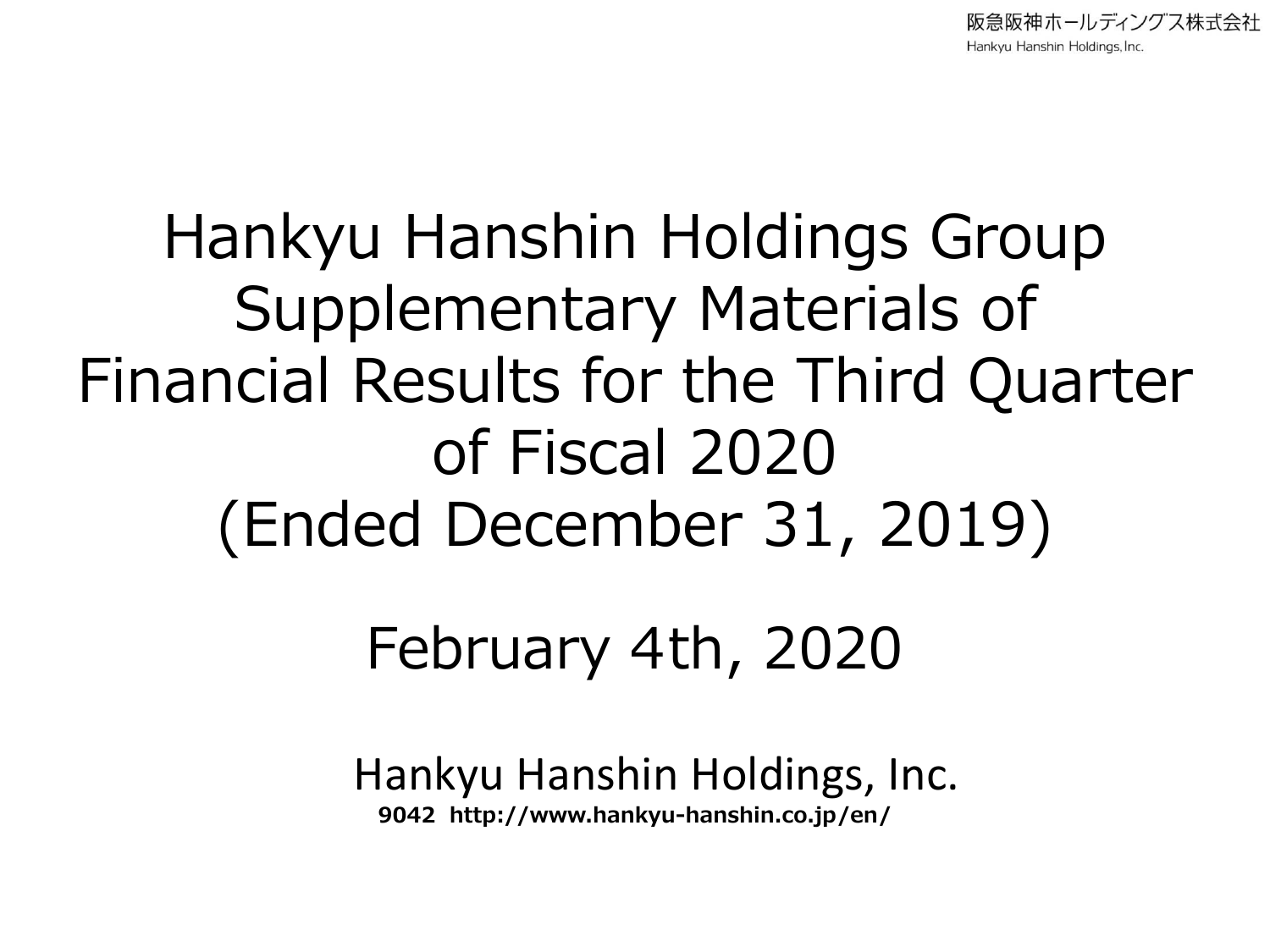## Consolidated Statements of Income(Summary)

|                                                                     | 3Q FY2020<br><b>Results</b>        | FY2019<br>Results           | Change                                  |                                                              |                |                                                                       |
|---------------------------------------------------------------------|------------------------------------|-----------------------------|-----------------------------------------|--------------------------------------------------------------|----------------|-----------------------------------------------------------------------|
| <b>Consolidated Subsidiaries</b><br><b>Equity-Method Affiliates</b> | 93 companies<br>11 companies       | 11 companies                |                                         | 94 companies -1 (2 companies increase, 3 companies decrease) |                |                                                                       |
| Total                                                               | 104 companies:                     | 105 companies -1            |                                         | (※) The impact of natural disasters                          |                |                                                                       |
| $(*)$ million)                                                      | <b>3Q FY2020</b><br><b>Results</b> | 3Q FY2019<br><b>Results</b> | Change<br>-2.9billion yen               |                                                              |                | Remarks                                                               |
| Revenue from operations                                             | 583,678                            | 576,457                     | $+7,220 (+1.3%)$                        |                                                              | For details,   |                                                                       |
| Operating income                                                    | 91,015                             | 92,206                      |                                         | $-1,191(-1.3%)$                                              |                | please see next page                                                  |
| Non-operating income                                                | 8,597                              | 7,956                       | -2.4billion yen                         | $+640$                                                       |                | Equity in income of affiliates: +968                                  |
| Non-operating expenses                                              | 9,577                              | 9,415                       | -2.4billion yen                         | $+162$                                                       |                |                                                                       |
| Ordinary income                                                     | 90,034                             | 90,748                      | Losses                                  | $-713(-0.8%)$                                                |                |                                                                       |
| Extraordinary income                                                | 1,153                              | 3,774                       | associated<br>with natural<br>disasters | $-2,621$                                                     | $-2,379$       | Gain on sale of noncurrent assets                                     |
| Extraordinary loss                                                  | 1,302                              | 4,193                       | -1.1billion yen<br>-2.4billion yen      | $-2,891$                                                     | assets: -1,457 | Loss on retirement of noncurrent                                      |
| Net income attributable to<br>owners of the parent                  | 58,968                             | 58,782                      |                                         | $+186 (+0.3\%)$                                              |                |                                                                       |
| (Reference)                                                         | 3Q FY2020<br><b>Results</b>        | 3Q FY2019<br><b>Results</b> | Change                                  |                                                              |                | *Affected by the 2018 Osaka                                           |
| Depreciation and amortisation                                       | 41,580                             | 39,902                      | $+1,678$                                |                                                              |                | earthquake, 2018 Japan floods,<br>Typhoon Jebi, 2018 Hokkaido         |
| Financial balance $(1) - (2)$                                       | $-5,623$                           | $-5,930$                    | $+307$                                  |                                                              |                | Eastern Iburiearthquake (travel<br>business only), and Typhoon Trami. |
| Interest and dividend income <sup>1</sup>                           | 1,369                              | 1,341                       |                                         | $+28$                                                        |                |                                                                       |
| Interest expense2                                                   | 6,992                              | 7,272                       |                                         | $-279$                                                       |                |                                                                       |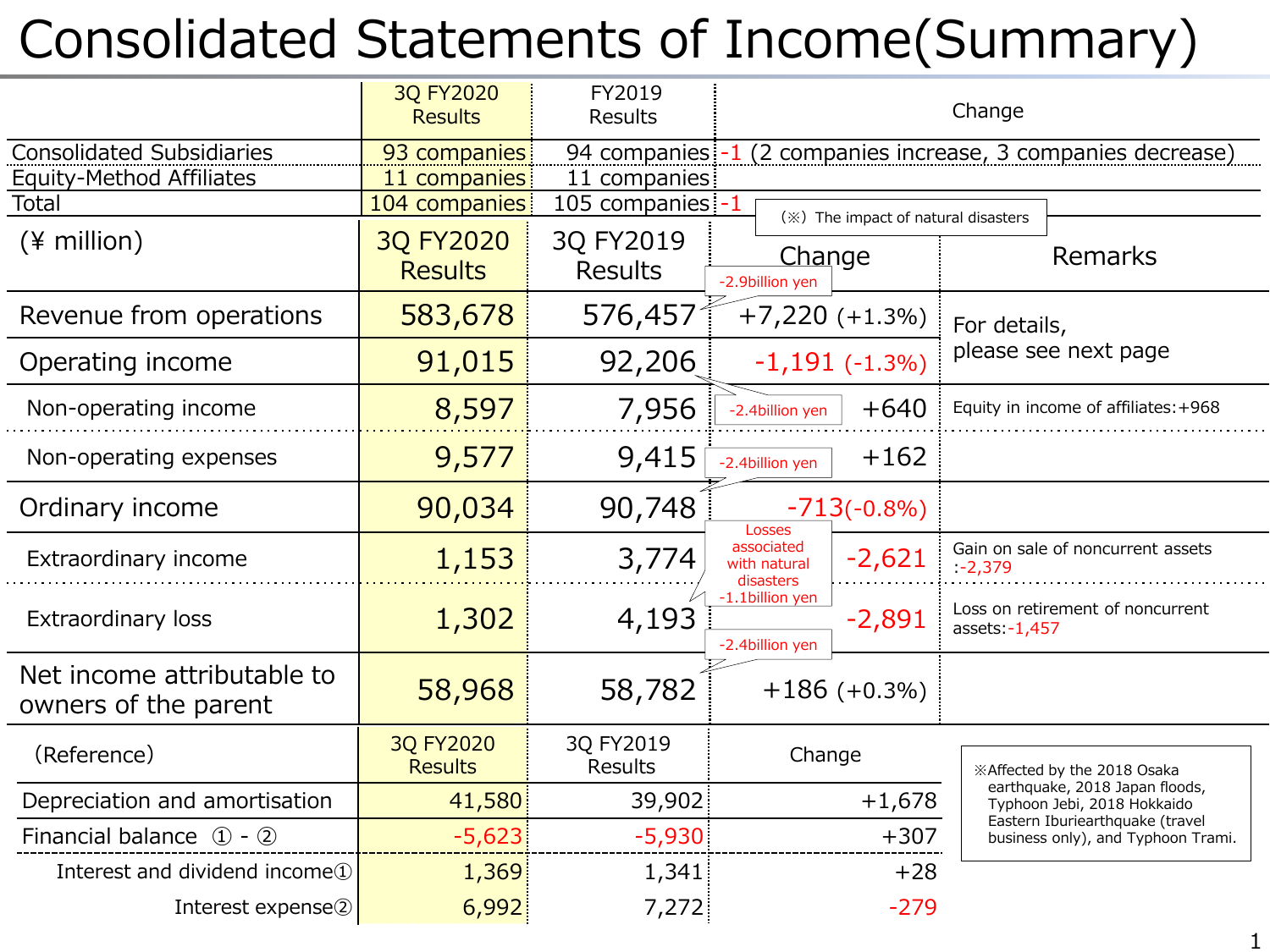#### [Key results in current period]

Revenue increased. The Real Estate Business posted significant YoY increase in condominium unit sales, and the Information and Communication Technology Business grew orders for information services. Income was down relative to the high level last year, when the Real Estate Business sold off commercial-use land in the eastern area of Saito (Ibaraki, Osaka).

| $(*)$ million)                              | Revenue from operations     |                      |           |  | Operating income     |                             |          |  |
|---------------------------------------------|-----------------------------|----------------------|-----------|--|----------------------|-----------------------------|----------|--|
|                                             | 3Q FY2020<br><b>Results</b> | 3Q FY2019<br>Results | Change    |  | 3Q FY2020<br>Results | 3Q FY2019<br><b>Results</b> | Change   |  |
| Urban Transportation                        | 174,813                     | 177,768              | $-2,955$  |  | 36,197               | 35,302                      | $+895$   |  |
| Real Estate                                 | 175,498                     | 162,426              | $+13,072$ |  | 32,713               | 36,189                      | $-3,476$ |  |
| Entertainment                               | 62,028                      | 59,524               | $+2,504$  |  | 15,171               | 13,765                      | $+1,405$ |  |
| Information and<br>Communication Technology | 39,935                      | 33,721               | $+6,213$  |  | 3,292                | 2,416                       | $+876$   |  |
| Travel                                      | 30,700                      | 27,441               | $+3,259$  |  | 4,536                | 2,223                       | $+2,312$ |  |
| International<br>Transportation             | 57,426                      | 68,278               | $-10,851$ |  | $-255$               | 2,146                       | $-2,402$ |  |
| Hotels                                      | 48,711                      | 49,281               | $-569$    |  | 417                  | 1,362                       | $-945$   |  |
| Other                                       | 25,046                      | 27,477               | $-2,431$  |  | 1,125                | 1,424                       | $-298$   |  |
| Adjustment                                  | $-30,482$                   | $-29,462$            | $-1,020$  |  | $-2,183$             | $-2,624$                    | $+441$   |  |
| Total                                       | 583,678                     | 576,457              | $+7,220$  |  | 91,015               | 92,206                      | $-1,191$ |  |

※ The "Information and Communication Technology" was newly created in the quarter under review (Q1 FY2020). Previously, the business was called 'Communication, Media and Others' and existed within the "Entertainment and Communications", which itself has been renamed to the "Entertainment". The purpose of the change was to boost competitiveness.

Following this change, there are now seven reportable core businesses: Urban Transportation, Real Estate, Entertainment (formerly named Entertainment and Communications), Information and Communication Technology, Travel, International Transportation, and Hotels. The Q3 FY2019 data used for year-on-year comparisons has been adjusted according to the new business segment structure. 阪急阪神ホールディングス株式会社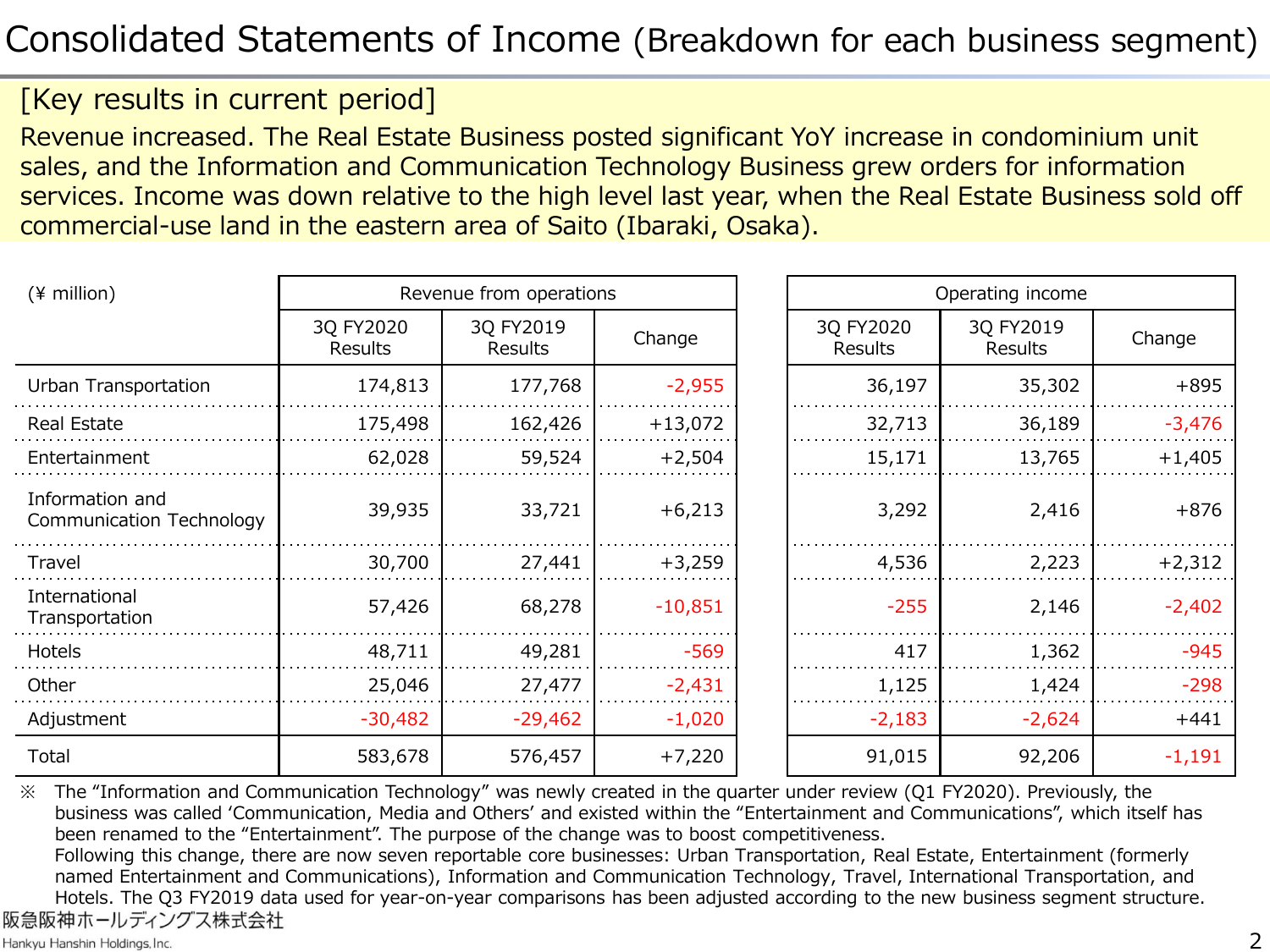## Urban Transportation results

Outsourcing impact(as of August 2019) Revenues from operations -5.6billion yen

Revenue decreased after convenience store and station-based store operations were outsourced. However, income increased thanks to the strong performance of Hankyu and Hanshin lines as well as a recovery from the impact of last year's natural disasters. These factors more than offset an increase in railway-related costs (e.g. depreciation and amortisation).

| $(*)$ million)          | 3Q FY2020<br><b>Results</b> | 3Q FY2019<br><b>Results</b> | Change   | $\%$     |
|-------------------------|-----------------------------|-----------------------------|----------|----------|
| Revenue from operations | 174,813                     | 177,768                     | $-2.955$ | $-1.7\%$ |
| Operating income        | 36,197                      | 35,302                      | $+895$   | $+2.5\%$ |

### Real Estate results

Revenue rose thanks to significant YoY increase in condominium unit sales. However, income was down relative to the high level last year, when the Real Estate Business sold off commercial-use land in the eastern area of Saito (Ibaraki, Osaka).

【Reference】 Condominium sales:+793(1,308 units; previous year 515 units)

| $(*)$ million)          | 3Q FY2020<br><b>Results</b> | 3Q FY2019<br><b>Results</b> | Change    | $\%$     |
|-------------------------|-----------------------------|-----------------------------|-----------|----------|
| Revenue from operations | 175,498                     | 162,426                     | $+13,072$ | $+8.0\%$ |
| Operating income        | 32,713                      | 36,189                      | $-3.476$  | $-9.6\%$ |

阪急阪神ホールディングス株式会社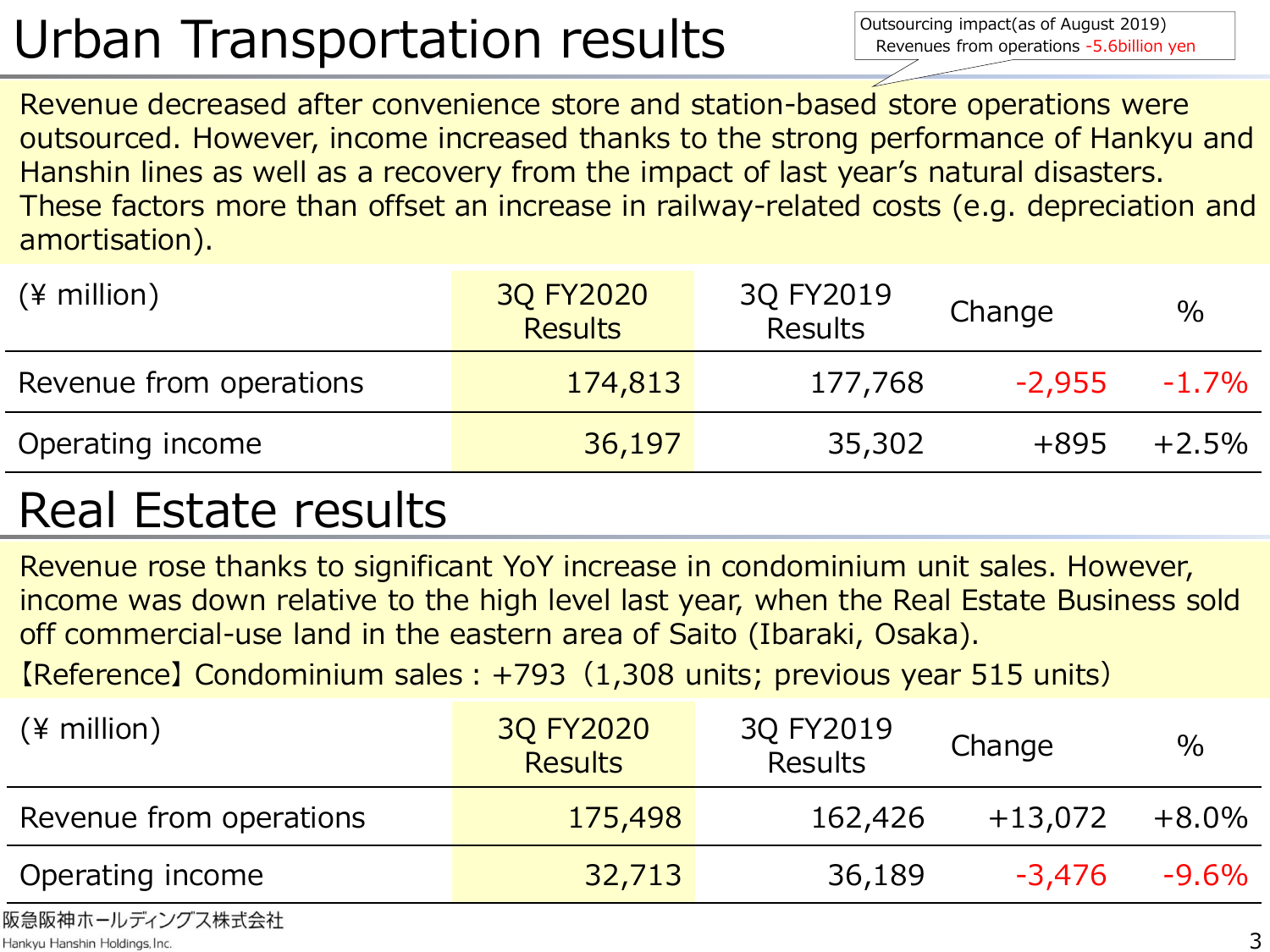# [Urban Transportation] Railway Performance results

#### Hankyu Corporation

|                 | Fare revenues ( $\frac{4}{3}$ million)* |                             |                         | Passenger volumes (Thousands)* |                             |                   |  |
|-----------------|-----------------------------------------|-----------------------------|-------------------------|--------------------------------|-----------------------------|-------------------|--|
|                 | 3Q FY2020<br><b>Results</b>             | 3Q FY2019<br><b>Results</b> | Change                  | 3Q FY2020<br><b>Results</b>    | 3Q FY2019<br><b>Results</b> | Change            |  |
| Commuter pass   | 26,037                                  | 25,327                      | $+710(+2.8\%)$          | 266,420                        | 258,505                     | $+7,914(+3.1\%)$  |  |
| Workers         | 22,355                                  | 21,729                      | $+625(+2.9\%)$          | 184,073                        | 178,416                     | $+5,657(+3.2\%)$  |  |
| <b>Students</b> | 3,682                                   | 3,598                       | $+84(+2.4\%)$           | 82,347                         | 80,089                      | $+2,257(+2.8%)$   |  |
| Other tickets   | 48,173                                  | 47,225                      | $+947(+2.0\%)$          | 241,722                        | 239,023                     | $+2,699(+1.1\%)$  |  |
| Total           | 74,211                                  |                             | $72,553$ + 1,658(+2.3%) | 508,142                        | 497,528                     | $+10,614(+2.1\%)$ |  |

Boost ahead of tax hike  $+0.3$  billion yen  $\vert$  The impact of natural disasters -0.6 billion yen

#### Hanshin Electric Railway

|                                                                                                |                             | Fare revenues ( $\frac{4}{3}$ million)* |                |                             | Passenger volumes (Thousands)* |                  |  |  |
|------------------------------------------------------------------------------------------------|-----------------------------|-----------------------------------------|----------------|-----------------------------|--------------------------------|------------------|--|--|
|                                                                                                | 3Q FY2020<br><b>Results</b> | 3Q FY2019<br><b>Results</b>             | Change         | 3Q FY2020<br><b>Results</b> | 3Q FY2019<br><b>Results</b>    | Change           |  |  |
| Commuter pass                                                                                  | 9,372                       | 9,067                                   | $+304(+3.4\%)$ | 97,736                      | 94,399                         | $+3,336(+3.5\%)$ |  |  |
| Workers                                                                                        | 8,367                       | 8,093                                   | $+274(+3.4\%)$ | 76,491                      | 73,844                         | $+2,646(+3.6%)$  |  |  |
| <b>Students</b>                                                                                | 1,004                       | 974                                     | $+29(+3.1\%)$  | 21,245                      | 20,555                         | $+689(+3.4\%)$   |  |  |
| Other tickets                                                                                  | 17,073                      | 16,672                                  | $+400(+2.4\%)$ | 92,971                      | 91,490                         | $+1,480(+1.6%)$  |  |  |
| <b>Total</b>                                                                                   | 26,445                      | 25,740                                  | $+704(+2.7%)$  | 190,707                     | 185,890                        | $+4,817(+2.6%)$  |  |  |
| The impact of natural disasters -0.1 billion yen<br>Boost ahead of tax hike $+0.1$ billion yen |                             |                                         |                |                             |                                |                  |  |  |

\* Revenue amounts less than one million yen, and numbers of passengers less than one thousand, are omitted.

For Hankyu Railway, "other ticket revenue/ridership" includes revenue/ridership associated with the PiTaPa usage sections. Sum of tier 1 and tier 2 railway operators for both Hankyu Corporation and Hanshin Electric Railway.

阪急阪神ホールディングス株式会社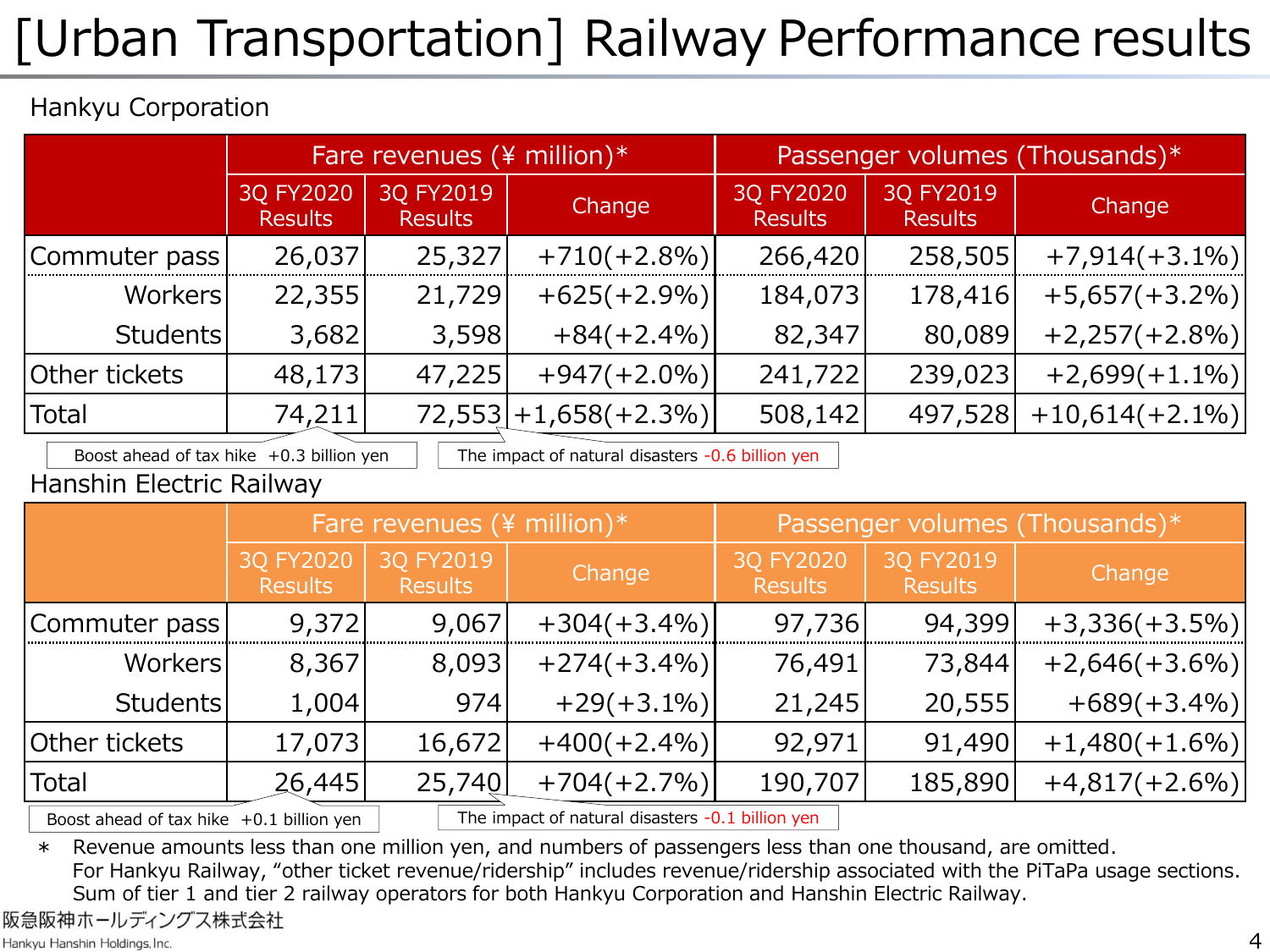### Entertainment results

Revenue and income increased. In the stage business, shows were well received and merchandise sold well. The sports business performed well too.

| $(*)$ million)          | 3Q FY2020<br><b>Results</b> | 3Q FY2019<br><b>Results</b> | Change   | $\%$               |
|-------------------------|-----------------------------|-----------------------------|----------|--------------------|
| Revenue from operations | 62,028                      | 59,524                      | $+2,504$ | +4.2%              |
| Operating income        | 15,171                      | 13,765                      |          | $+1,405$ $+10.2\%$ |

### Information and Communication Technology results

Revenue and income increased. The information services business won large transport system orders, while the broadcast and communications business gained more subscribers for internet services.

| $(*)$ million           | 3Q FY2020<br><b>Results</b> | 3Q FY2019<br><b>Results</b> | Change | $\%$               |
|-------------------------|-----------------------------|-----------------------------|--------|--------------------|
| Revenue from operations | 39,935                      | 33,721                      |        | $+6,213$ $+18.4\%$ |
| Operating income        | 3,292                       | 2,416                       |        | $+876 + 36.3\%$    |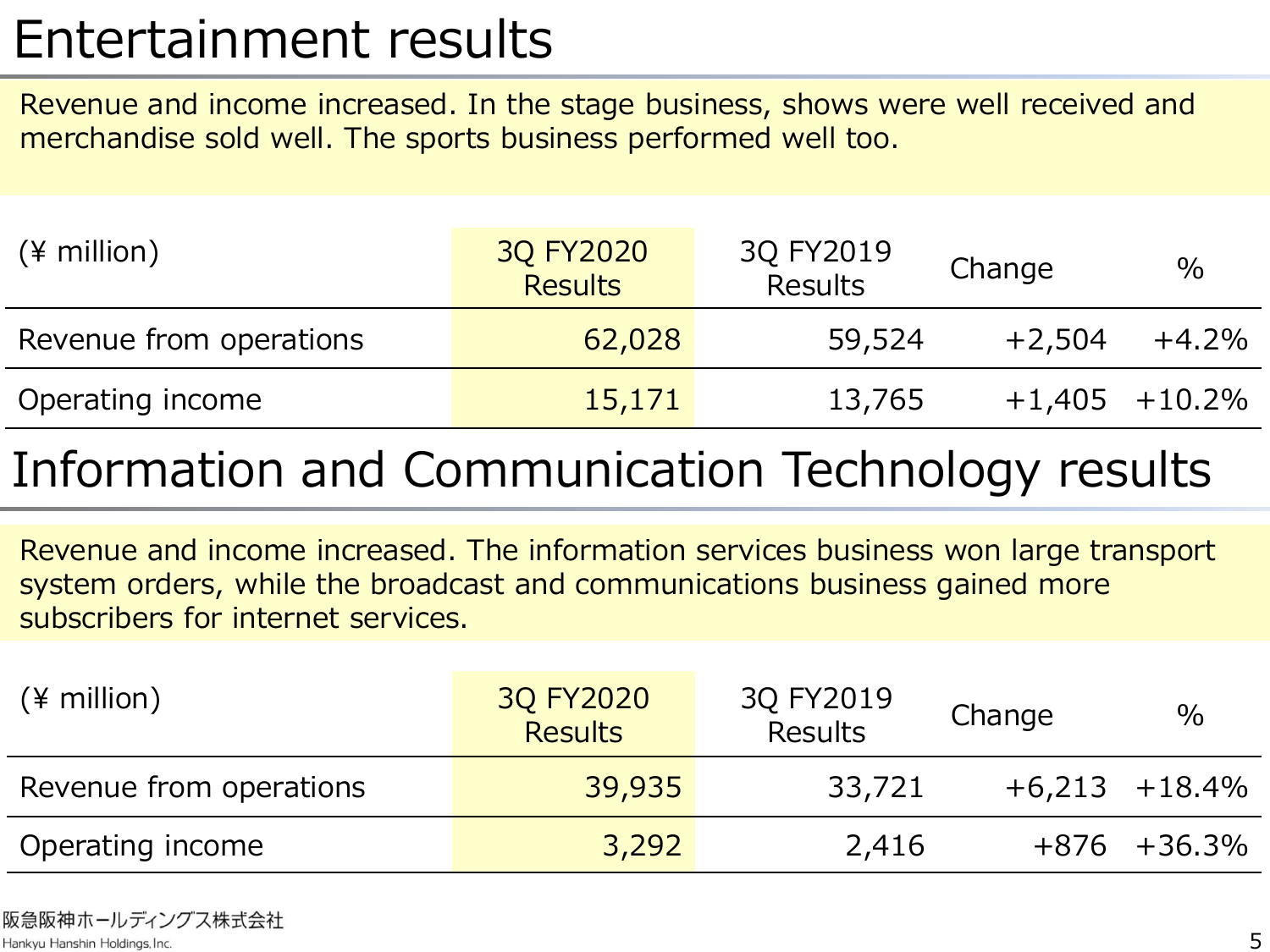### Travel results

Revenue and income increased. Factors included the extended Golden Week holiday, the popularity of overseas destinations such as those in Europe, and higher numbers of domestic tourists.

| $(*)$ million)          | 3Q FY2020<br><b>Results</b> | 3Q FY2019<br><b>Results</b> | Change   | $\%$                |
|-------------------------|-----------------------------|-----------------------------|----------|---------------------|
| Revenue from operations | 30,700                      | 27,441                      | $+3,259$ | $+11.9\%$           |
| Operating income        | 4,536                       | 2,223                       |          | $+2,312$ $+104.0\%$ |

### International Transportation results

Revenue and income declined. Factors included US-China trade war and decline in air transport volume, especially in Japan and East Asia.

| $(*)$ million)          | 3Q FY2020<br><b>Results</b> | 3Q FY2019<br><b>Results</b> | Change            | $\%$ |
|-------------------------|-----------------------------|-----------------------------|-------------------|------|
| Revenue from operations | 57,426                      | 68,278                      | $-10,851 -15.9\%$ |      |
| Operating income        | $-255$                      | 2,146                       | $-2,402$          |      |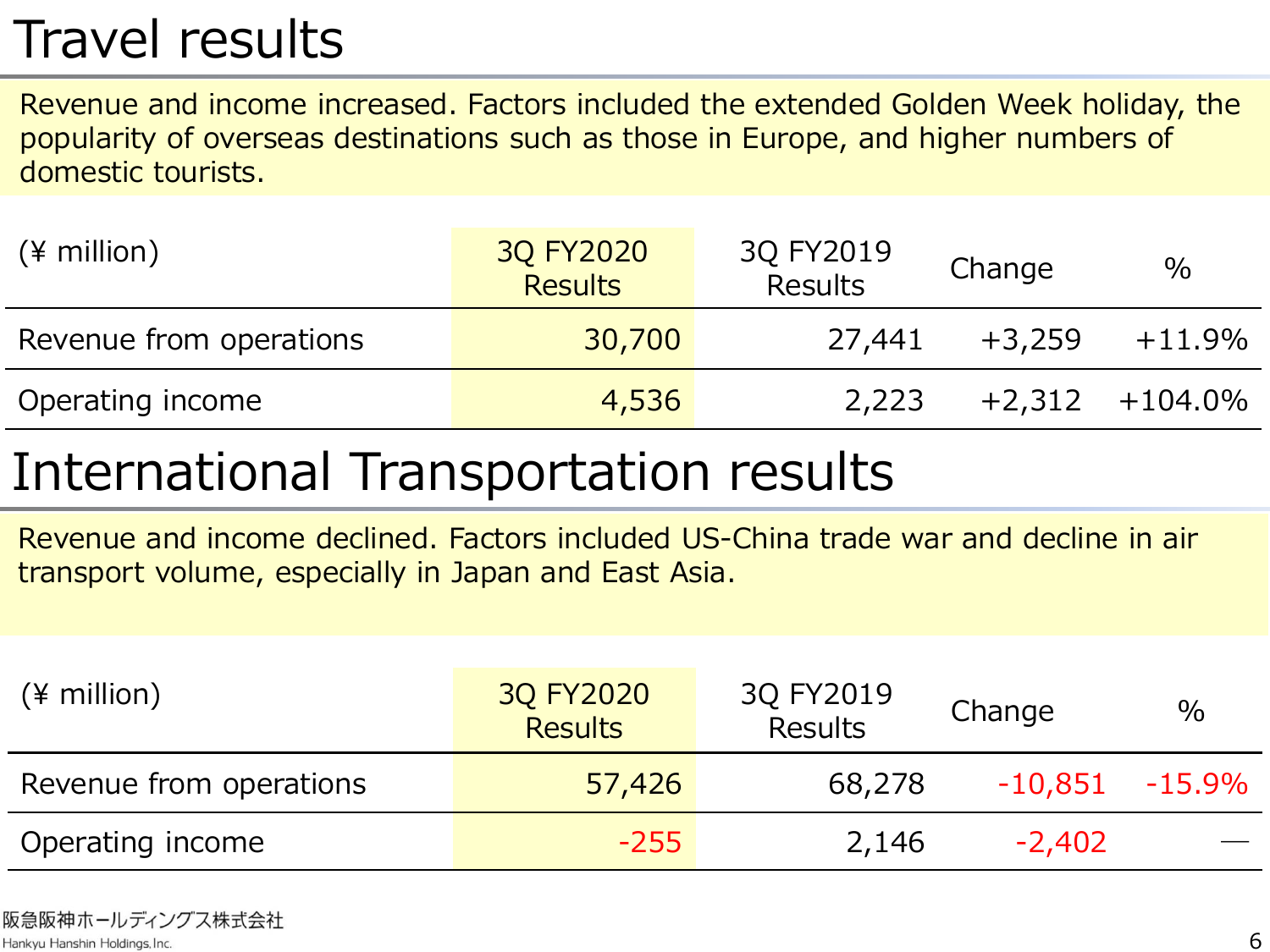## Hotels results

The impact of outsourcing the restaurant business Revenues from operations : -2.7billion yen

remm Tokyo Kyobashi: Opened on April 3, 2019 Hotel Hanshin Annex Osaka:Opened on May 15, 2019 Hotel Hankyu RESPIRE OSAKA: Opened on November 27, 2019 remm plus Ginza: Opened on December 24, 2019

Revenue/and income declined. Factors behind the revenue decline included the outsourcing of the restaurant business, which more than offset a revenue boost from hotel openings and a recovery from the impact of last year's disasters. Factors behind the income decline included cost increases associated with hotel openings, rising competition in the Kansai area's hotel market, and a lull in demand for accommodation.

| $(*)$ million)          | 3Q FY2020<br><b>Results</b> | 3Q FY2019<br><b>Results</b> | Change | $\frac{0}{0}$ |
|-------------------------|-----------------------------|-----------------------------|--------|---------------|
| Revenue from operations | 48,711                      | 49,281                      | -569   | $-1.2\%$      |
| Operating income        | 417                         | 1,362                       | -945   | $-69.3%$      |